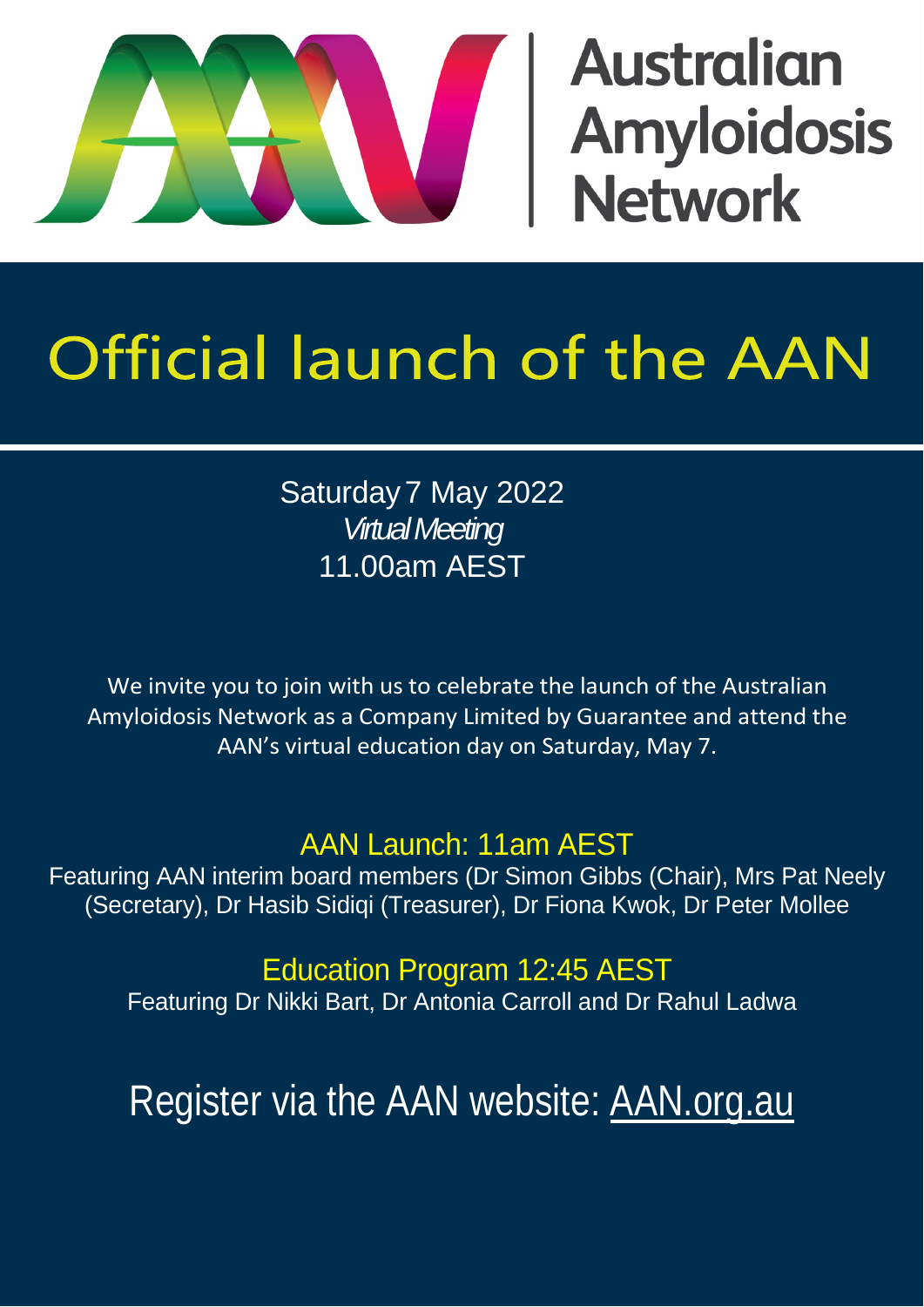



### Invitation

As a valued organization interested in the care of patients with amyloidosis, you are invited to come and join the Australian Amyloidosis Network board members for a special *free* virtual zoom education meeting to celebrate National Amyloidosis Day and the launch of the AAN as a Company Limited by Guarantee.

The program will include information about the AAN and three talks by Australian medical specialists involved in the treatment of patients with amyloidosis.

The starting time for the meeting is scheduled for **11am, AEST**. This means that if you are living in QLD, NSW, TAS, VIC or ACT, the meeting will start at 11am your time. If you live in SA you will join at 10:30am. If you live in WA you will join at 9am. If you live in the NT you will join at 10:30am.

#### Program

| Time (AEST) | Talk                                                                                                                                          | <b>Speakers</b>                                                       |
|-------------|-----------------------------------------------------------------------------------------------------------------------------------------------|-----------------------------------------------------------------------|
| 11:00       | Welcome                                                                                                                                       |                                                                       |
|             | The aims and goals of the AAN                                                                                                                 | Dr Simon Gibbs, Dr Fiona<br>Kwok, Dr Hasib Sidiqi, Dr<br>Peter Mollee |
|             | The AAN governance structure                                                                                                                  |                                                                       |
|             | AAN services and expertise including amyloidosis centres,<br>diagnostic expertise, clinical trials, educational events and<br>the AAN website |                                                                       |
|             | <b>AAN</b> committees:                                                                                                                        |                                                                       |
|             | Cardiology committee                                                                                                                          | Dr Liza Thomas                                                        |
|             | Patients and families committee                                                                                                               | Mrs Pat Neely                                                         |
|             | <b>Future committees</b>                                                                                                                      |                                                                       |
|             | What AAN membership means and how you can join                                                                                                |                                                                       |
| 12:00       | Lunch                                                                                                                                         |                                                                       |
| 12:45       | Living with an amyloid heart                                                                                                                  | Dr Nikki Bart                                                         |
| 1:30        | Living with amyloid neuropathy                                                                                                                | Dr Antonia Carroll                                                    |
| 2:15        | Looking after your skin                                                                                                                       | Dr Rahul Ladwa                                                        |
| 3:00        | Closing remarks                                                                                                                               | Dr Simon Gibbs                                                        |